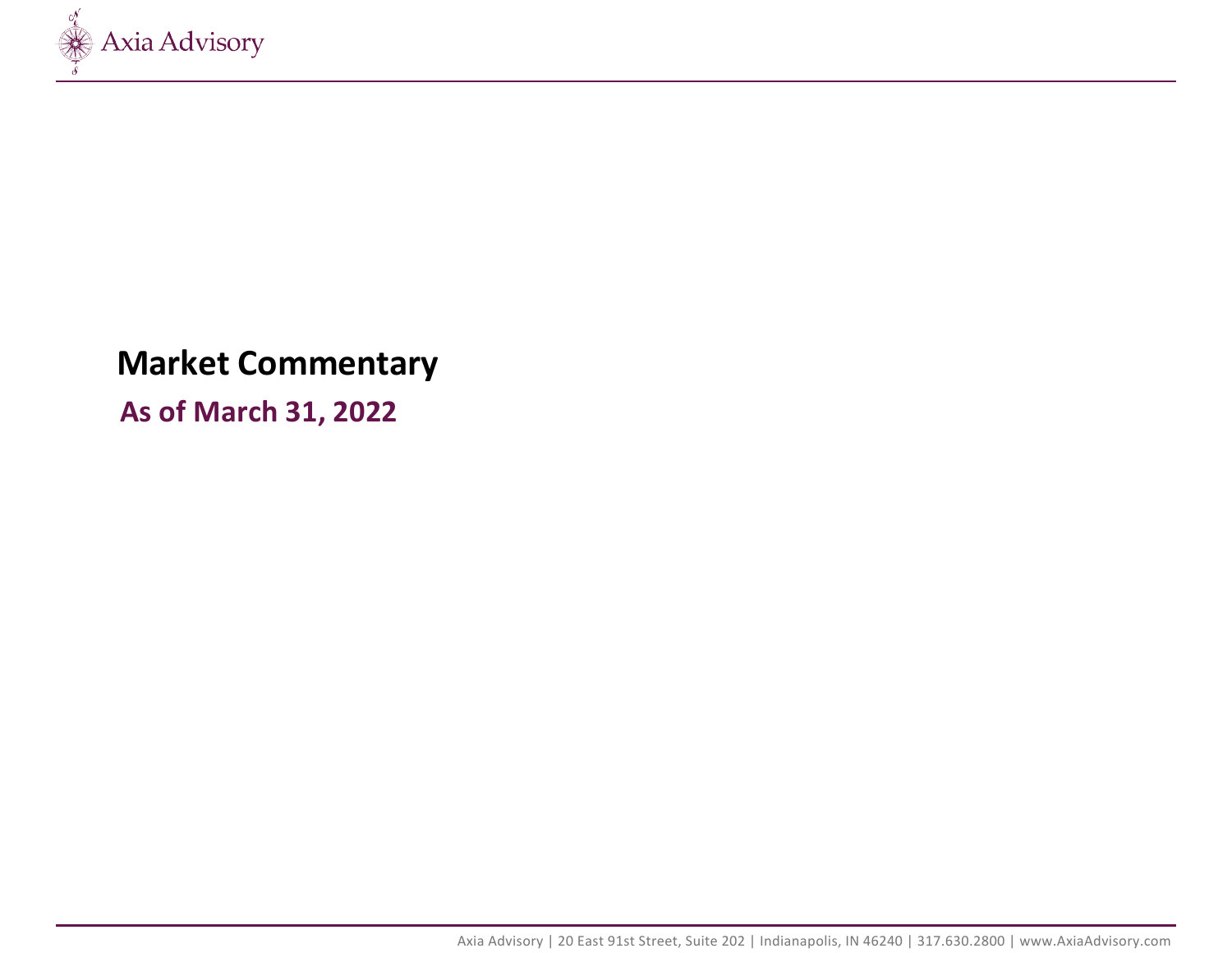### **Economy & Market Review**

### **First Quarter 2022**

The quarter was rocky by recent temperate market standards. Markets are dealing with geopolitical risks, tightening monetary policy, rising interest rates, increasing inflation, and slowing US economic growth. By now, everyone is feeling the effects of inflation, the question remains how durable are the price increases. Some areas of the economy (shelter, travel-related, and transportation) may have stickier prices for the long-term. Areas such as energy and other commodities may be more apt to find equilibrium at lower rates as higher prices incentivize increased production and therefore increased supply driving prices down over time. For instance, US oil and gas offshore rig counts are currently trending higher. With inflation running hot (the central bank's goal), wages are also trending higher, but still not keeping pace. This results in a loss of purchasing power for many households providing a possible growth headwind. As a result, the Federal Reserve (Fed) is raising rates and may reduce its balance sheet by \$95 billion per month this year to diminish inflation. The market is pricing in 9-10 rate hikes now over the next few years which, as recently as a few months ago, was only a few hikes. All of the risks above along with stretched asset valuations led to the repricing of risk assets in the first quarter. US large cap stocks fell 4.6%, US small caps moved lower 7.5%, non-US stocks were down 5.3%, and emerging market equities fell 6.9%. Bonds, usually a ballast for stocks, dropped a whopping 5.9% during the quarter. The -5.9% return of the Bloomberg Barclays Aggregate Bond Index is the 3<sup>rd</sup> worst quarterly return all-time and the worst in the last 40 years.

Although most of the impact from Fed actions have yet to permeate the economy, currently the US economy continues its resiliency. Recent US Labor Department initial jobless claims for state unemployment benefits fell to 187,000, the lowest level since September 1969 and the unemployment rate is at a two-year low of 3.8%. Based upon JOLTS (Job Openings and Labor Turnover Survey), over 11 million jobs are still available in the economy which is 1.8 open positions per unemployed person. The strong labor market is quite different than the wobbly University of Michigan Consumer Sentiment Index which is at its lowest point since 2011 as families expect a decrease in real income based on current inflationary pressures.



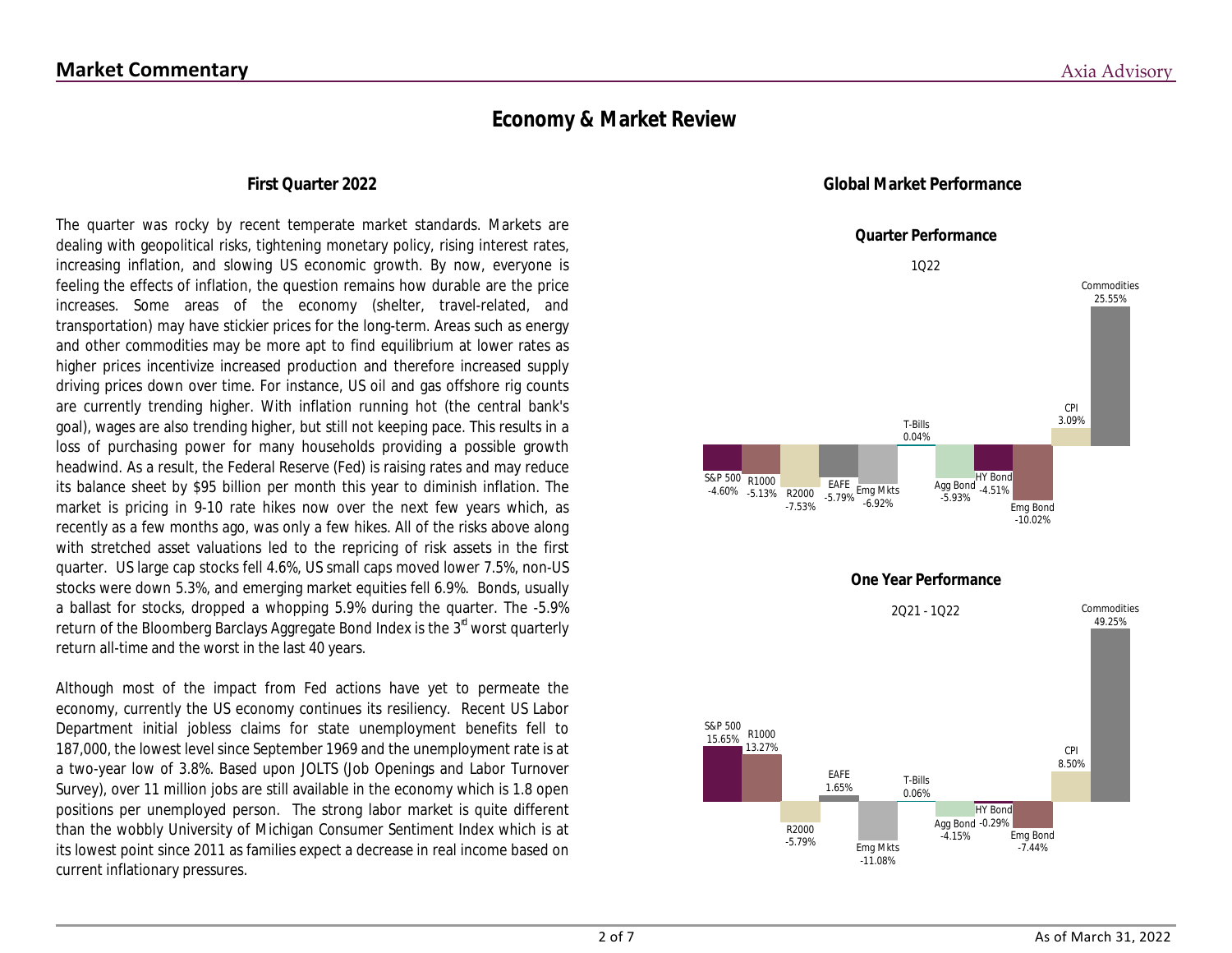1 Yr **Otr** 

1 Yr Qtr

1 Yr Qtr

1 Yr **Otr** 

1 Yr Qtr

**Otr** 

1 Yr -14.33%

-12.63%

-5.79%

**Russell 2000 Growth**



### **U.S. Equity Markets**

After a year of exceptional performance during 2021, equity markets had a minor reset in the first quarter of 2022. The S&P 500 Index of large cap stocks decreased 4.6% during the quarter and small cap stocks as measured by the Russell 2000 Index fell even more during the quarter. Even with the negative performance, US stock valuations are still above average. As corporate margins are impacted by increased wage growth and higher input prices, earnings fundamentals might start to matter again.

Value stocks continued their recent outperformance relative to growth stocks, but still trail growth over the last decade. Mid cap and small cap value continued to outperformed their growth brethren by a fairly wide margin for the quarter. From a valuation perspective based upon a comparison of current P/E to 20-year average P/E, only small-cap value and small cap blend trade at a discount.

Commodity price inflation continued to attract investors as Energy was easily the best performing sector. Investors also became more defensive as Utilities were the second best sector performer. Those were the only two positive sector performers. Communication Services, Consumer Discretionary, and Technology sectors were the worst performers and all have large growth companies underlying each sector that weighed on the sector as a whole.

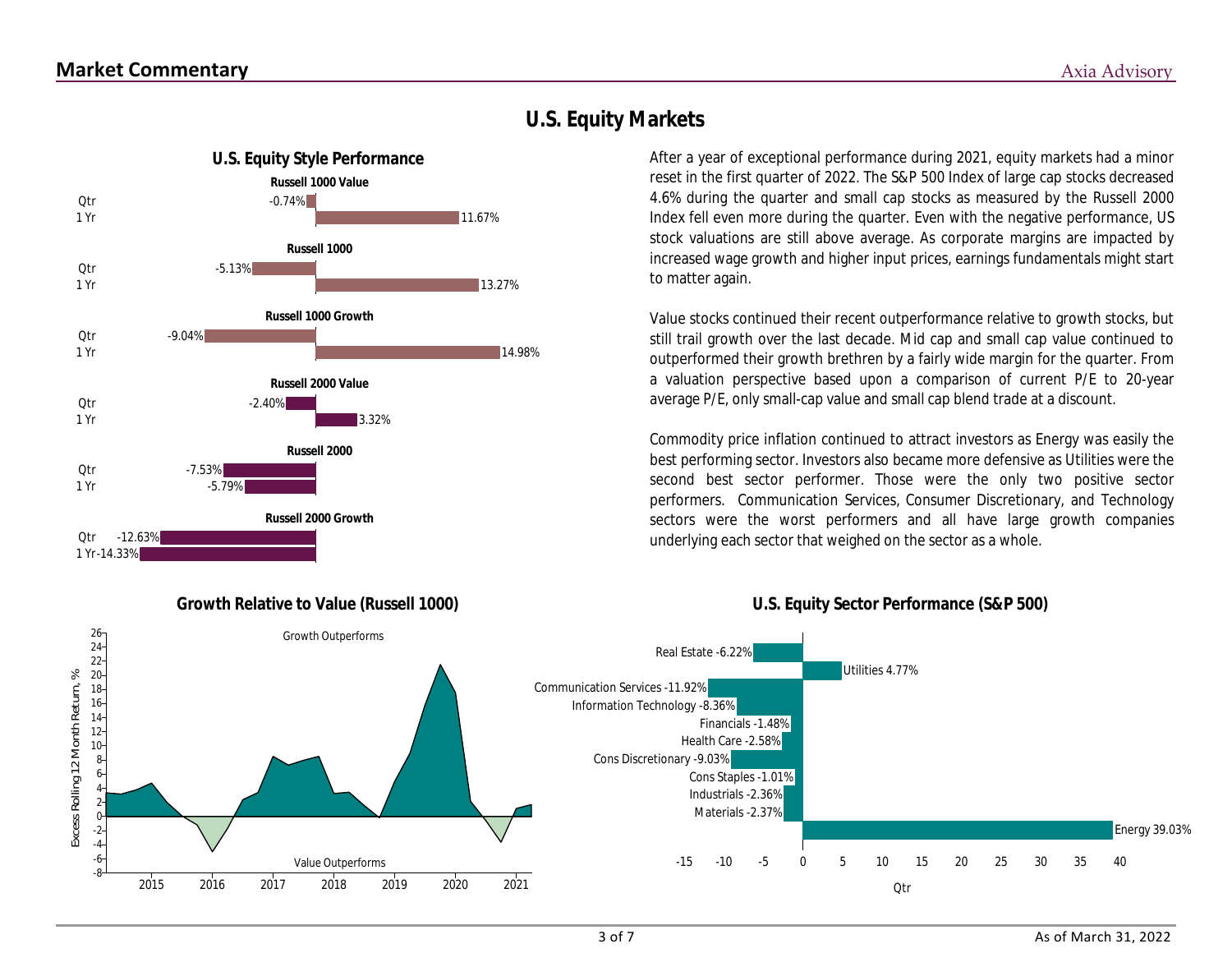

### **International Equity Markets**

**Non-U.S. Equity Performance** The Eurozone outlook has been upended by Russia's invasion of the Ukraine. Aside from the tragic humanitarian crisis in the Ukraine, the major financial challenges in the Eurozone are energy price inflation, food price inflation, and supply chain disruption. Europe obtains more than 40% of its natural gas and 20% of its oil from Russia. Russia could, but likely won't, shut down energy exports to Europe pushing Europe into recession, but Russia needs the revenue from those sales to support its economy and the war. From a food price perspective, Russia and the Ukraine supply around a quarter of the world's wheat. Somewhat surprisingly, the MSCI EAFE Index, a proxy for large international developed equity markets, was down only 5.8% during the quarter, but still trailed the US markets.

> Another quarter of underperformance for emerging markets (EM) compared to both developed international and US markets was instigated again by China. China's stock market negatively impacted EM performance as it was down over 14% for the quarter. As a result, the MSCI Emerging Market Index was down 6.9% for the quarter. The Chinese economy continues to face pressures from a zero-tolerance Covid policy to a property sector that is in a perilous position. Even with these challenges, a recent emphasis on economic stability may elicit more easing measures from the Chinese Central Bank including interest rate cuts and additional infrastructure spending.





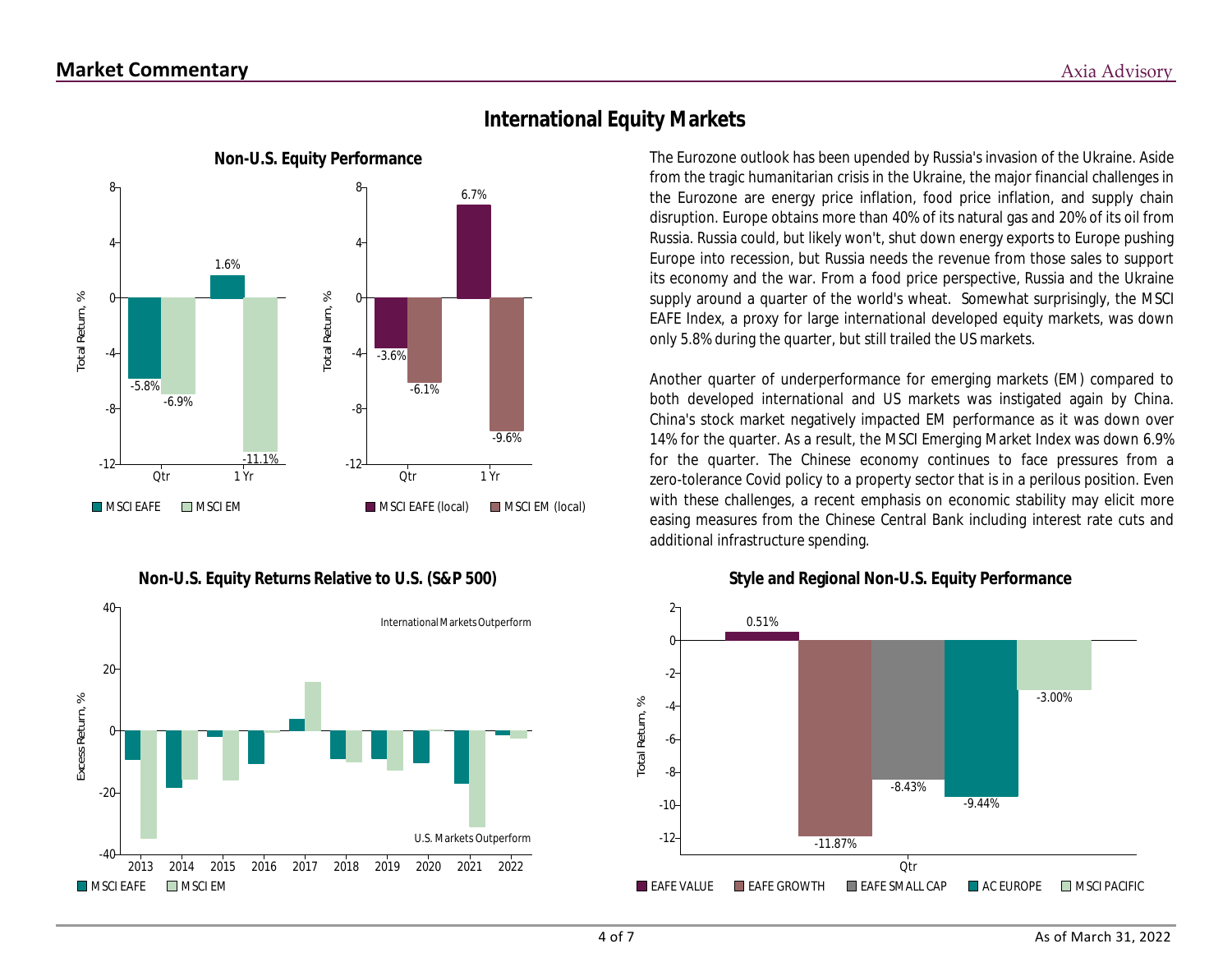

**Excess Performance to Treasuries**



### **Fixed-Income Markets**

**Fixed Income Performance** Over the last 30 years, bond market volatility, especially downside volatility has been fairly subdued. The first quarter was anything but restrained. With central banks around the world becoming much more "hawkish" (supports raising interest rates to fight inflation, even to the detriment of economic growth and employment), interest rates have risen dramatically during the year. This increase has placed more stress on longer duration fixed income holdings. For example, the 2-year treasury had a return of -2.5% while the longer duration 10-year treasury had an outsized -6.9% return. Another input of fixed income returns are credit spreads which have widened (generally a negative for returns), but investment grade credit performed worse than high yield (more risky) as investment grade bonds usually have longer duration.

> The yield curve is simply the treasury rates at maturities from 1 month up to 30 years. The curve sometimes gives investors some guideposts as to what the future may hold. In particular, an inverted yield curve (shorter maturities earning more than longer maturities) may portend future economic recession. Currently, the 2– 10-year curve is fairly flat with the 2-year yielding 2.50% and the 10-year yielding 2.61%. At the beginning of the year, the 2-year yield was only 0.78% and the 10-year yielded 1.63% highlighting the dramatic move in the shorter-term maturities as the Fed set course for rate hikes and balance sheet reductions.



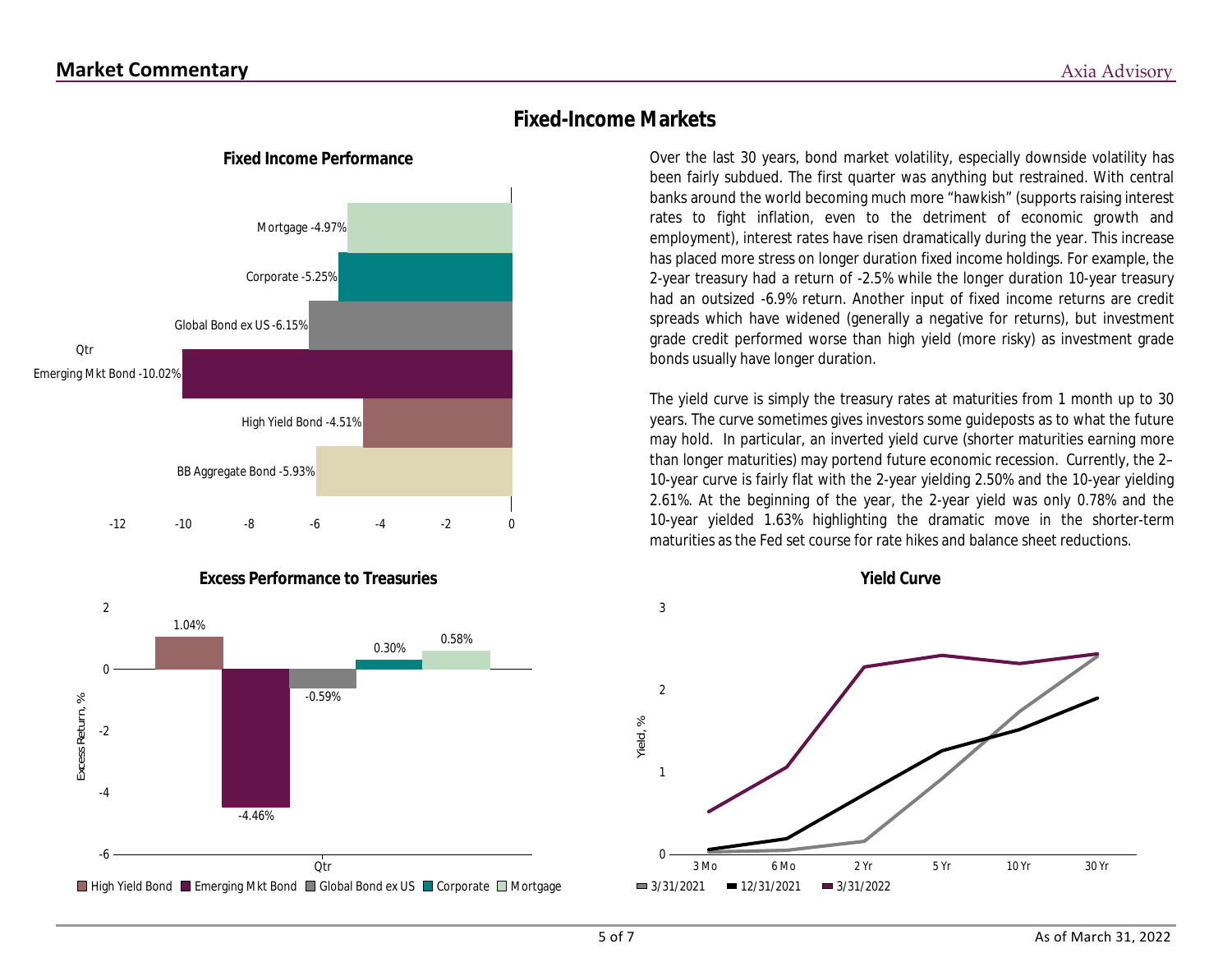## **Chart of the Quarter**





The classic definition of inflation is **too much money chasing too few goods and services**. Massive intervention on the part of the Federal Reserve over the last 12 to 15 years has held interest rates lower than they otherwise would have been. We shouldn't be surprised that the accommodative policies of the Fed, along with the significant amount of government transfer payments due to COVID, coupled with the voracious appetite of consumers buying durable goods has resulted in inflation like we haven't seen since the early eighties. **The aggressive unwinding of Fed stimulus due to inflation will put the economy in reverse at some point leading to recession.**